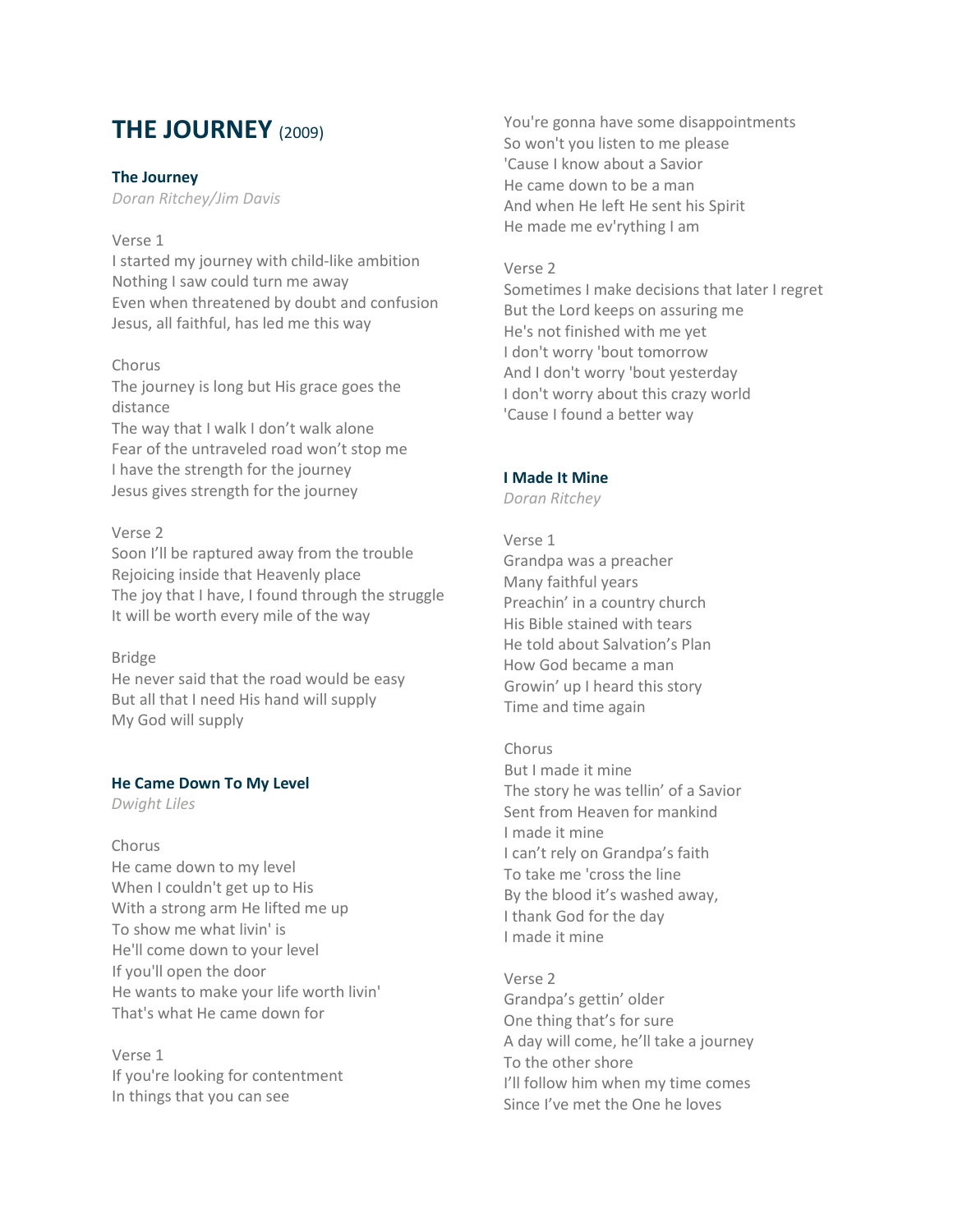His faith in God won't buy me crossing I'll get there because

## **I Love Living in Grace**

*Rodney Griffin*

Verse 1 When I think about the Ten Commandments on the wall How if just one is broken then we're guilty of them all And that a Holy God demands a sacrifice be made It makes me think of Calvary and say

## Chorus

I love living in grace I love living in mercy I love living for Jesus More every day I love seeking His face I love claiming His promise I love being forgiven I love living in grace

#### Verse 2

I will never have to pay the ransom for my sin Jesus reconciled me when He died and rose again So I will serve Him daily as an offering of my praise I could never pay the debt He paid

## **Till There was Jesus**

*W. Elmo Mercer*

#### Chorus

Till there was Jesus, wonderful Jesus He came into my heart and made it over anew Life is so different now since He is Master I never lived at all till there was Jesus

Verse 1 I have gazed with awesome wonder At the stars and moon at night I have listened to great music

I've had pleasures vast and bright I have known the joy of loving Made some friendships strong and true But I never knew life's meaning Till my Lord came into view

## **God Made a Way**

*John Robinson/Twila LaBar*

# Verse 1

I stood alone and gazed upon A canyon dark and steep Stranded by my own mistakes So far from hope it seemed But there upon a distant hill I saw a rugged tree Reaching from the other side To come and rescue me

## Chorus

God made a way to help me Cross the great divide Love built a bridge to take me over That gulf so deep and wide Because of Calvary, I'm redeemed My past is far behind And I'm saved today 'Cause God made a way

Verse 2 My heart is set I won't forget The life I lived before But I've come too far To turn around

So I'm living for the Lord For in this land of blessing Where his mercy overflows I am safe on the side of grace And it's still a thrill to know

Bridge God made a way He forgave me of my sin God made a way I give all the praise to Him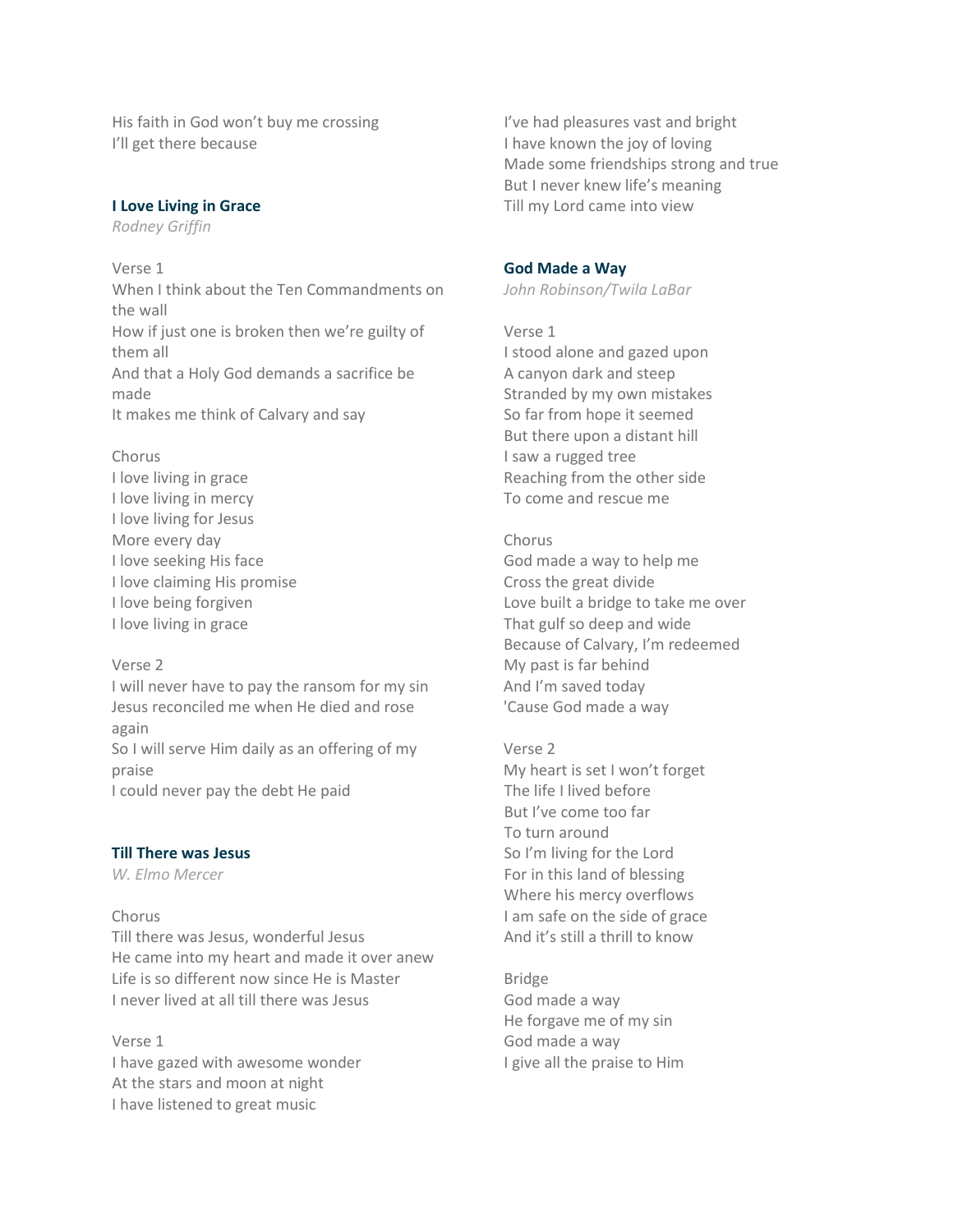## **He Came to Me**

*Jeff Bumgardner*

## Verse 1

How could the God of Heaven Love a helpless soul like mine? Why would the Great I Am Send His only Son to die? The price He paid for my sin Was much too high a cost But Jesus came and found me And loved me to the cross

## Chorus

He came to me Now my blinded eyes can see He forgave And set this prisoner free He died, and He rose And that's all I need to know When my sin was all I could see He came to me

## Verse 2

Why would He want to come down Leaving Heaven's throne? The earth and all within it Could have made His glory known Yet He saw a worthless sinner And redeemed me through His love I don't have to know the answers For I'm covered by the blood

## Bridge

I was lost now I'm found Since the Savior came down And changed my everything What a joy I've been given It's a new life I'm living As a child of the King I'm a child of the King

## **The Welcome**

*Doran Ritchey*

Chorus Nothing you can do will change the welcome The Father's calling you to join The family bought with love Leave all your shattered dreams behind A new life waits inside You've been gone for far too long Won't you accept the welcome?

## Verse

Standing outside looking in So ashamed at where you've been How could one life mess up this bad? A stranded, solitary soul You've even lost the will to hope But Jesus stands at your heart's door To bring the peace you've been waiting for

#### Bridge

Come Home, come home You who are weary, come home

#### **Too Long**

*Doran Ritchey*

Chorus

(Now) I've been too long leaning on somebody Only to have them let me down I've finally learned to change my way of thinkin' Now I'm walkin' with Someone Who has turned my life around (Don't ask me how) How to explain The sweetness of forgiveness And the miracle of grace - how it abounds I'll stand right here and tell you It needs no explanation Give your life to God He'll never let you down

## Verse 1

You look at me as if my mind's gone crazy You can't depend on what you cannot see Just put your trust in those that are around you So you can count on life's reality

## Verse 2

So I'll lean on the lessons I've been learning About who to trust and where my strength is found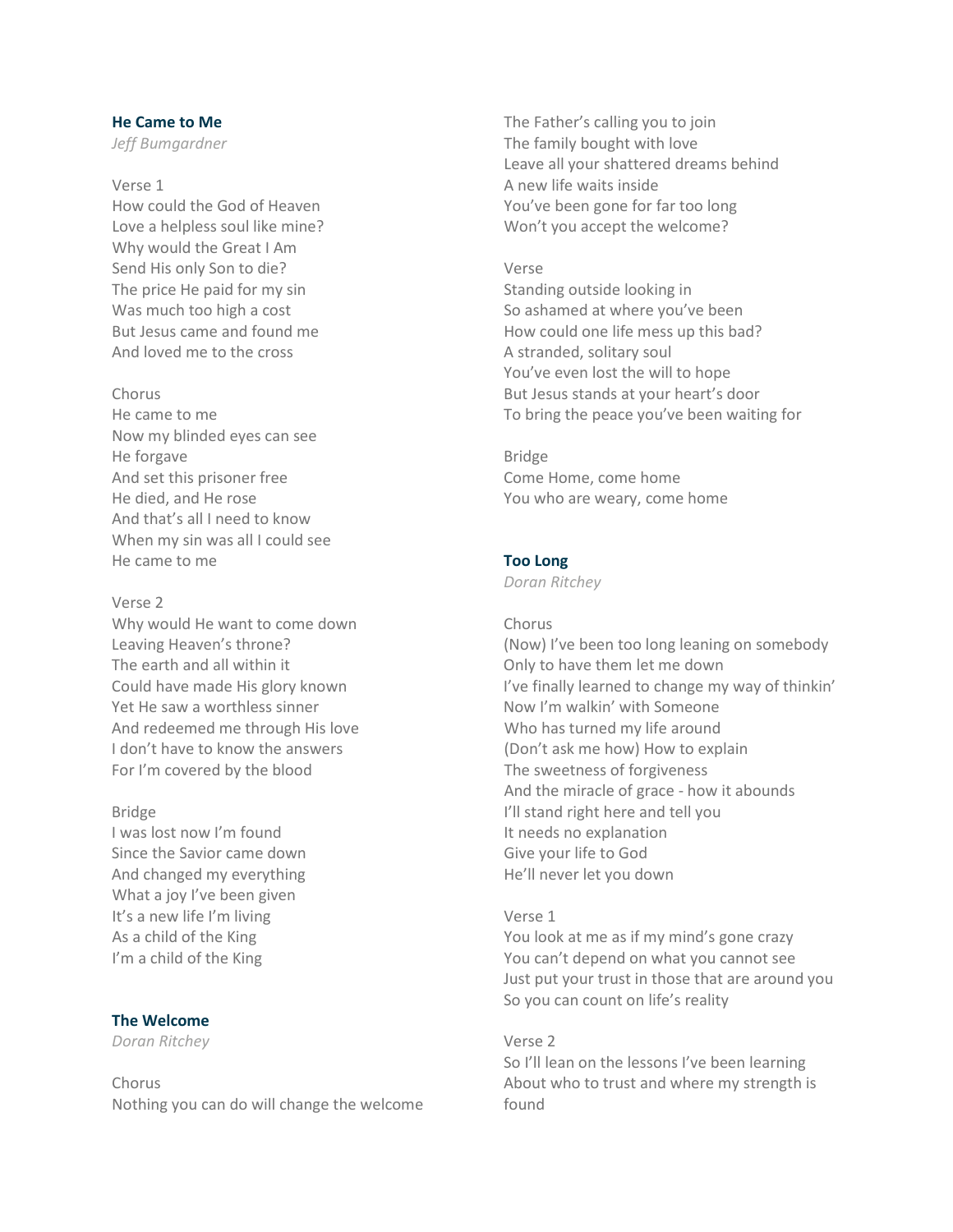Don't let me rest on human understanding Just keep me safe in Christ my solid ground

## **He'll Come Through**

*Doran Ritchey*

## Verse 1

Standin on the sidelines waitin on a Savior When's He gonna show Anyone watching your situation Would think God's too slow You're tempted to complain Your faith seems all in vain

#### Chorus

He'll come through you'll find He's standing on the givin line He knows just what you need You might think He's late this time But the miracle will change your mind If there's one thing that He'll do God will come through

## Verse 2

Standin on the farside looking at the hard time You just came through Things are looking better since you know the Father Remembered you Now when you're there again His promise still won't end

Bridge God will come through He will come through

## **In the Day of the Lord**

*Jim Davis/Joel Lindsey*

## Verse 1

As for now our eyes are clouded We see through a darkened glass But we hope with hearts believing That these present fears will pass And by faith we see the vision Of how things will finally be

When the God of all the ages unlocks eternity

#### Chorus

In the day of the Lord We will rise on eagle's wings And in power and in glory We will reign with Christ the King And in the New Jerusalem When the Kingdom is restored Every heart will live in perfect peace In the day of the Lord

#### Verse 2

We believe that Christ is coming So we look toward the day Like a bride with great excitement For the wedding's on the way And it gives us hearts courageous To stand stronger in the night Knowing it won't be much longer Till forever's in our sight

# Bridge Night is banished, shadows gone In that great eternal dawn No more sin and dying then

## **Welcome to Heaven**

In the New Jerusalem

*Phil Cross/Carolyn Cross*

## Verse 1

Lately I've been yearning for home But my heart is already gone With each step I take I feel one step away From walking through pearly gates Soon He'll call announcing my entrance And I'll go without a delay For I long just to bow in His presence And to hear my Redeemer say

# Chorus Welcome to Heaven, my child Welcome to Heaven, my child You have run the race You have kept the faith Welcome to Heaven, my child